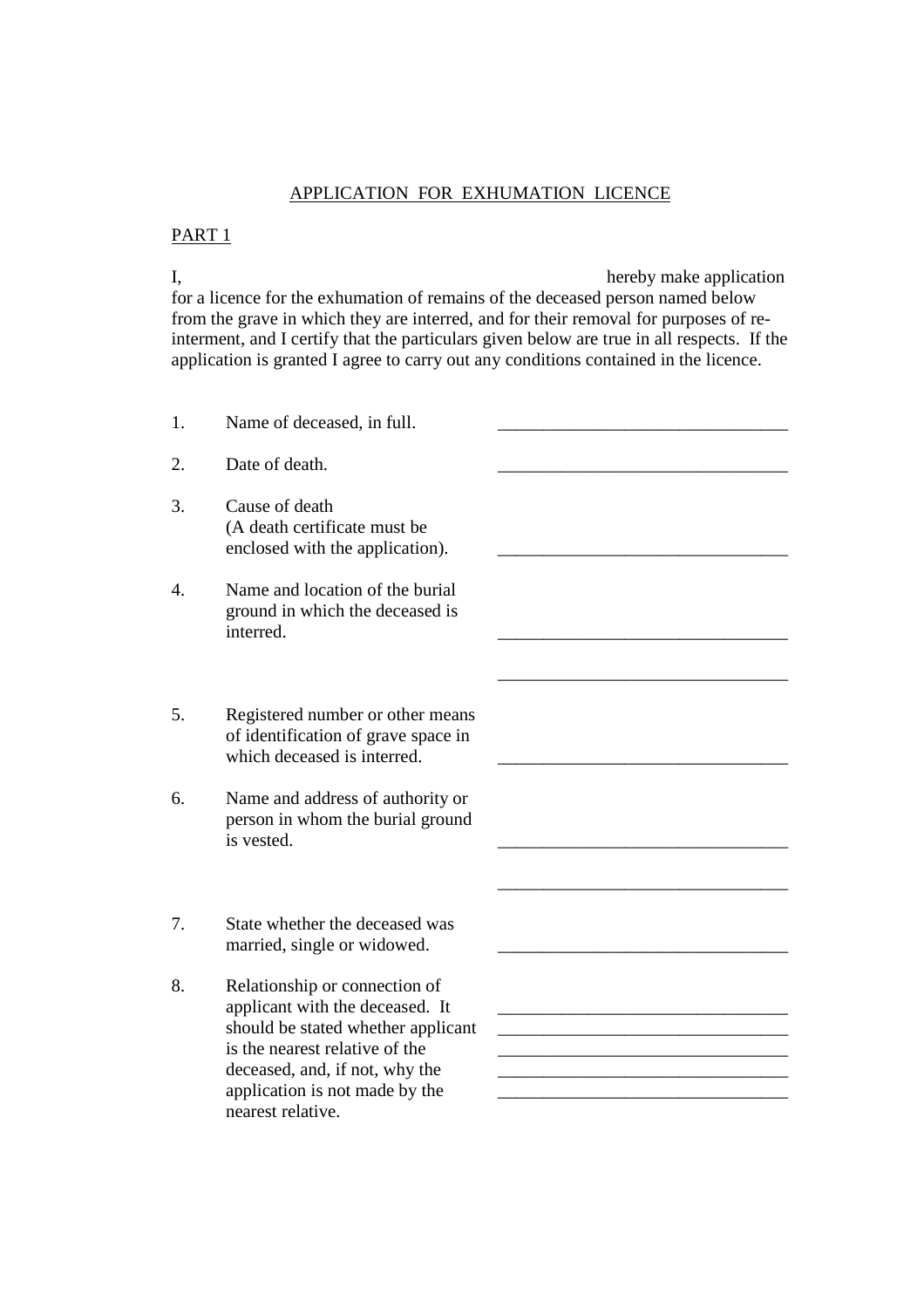| 9.  | Was any objection raised or is<br>objection likely to be raised to the<br>proposed exhumation, and if so, by<br>whom, and on what grounds?                                                 | <u> 1989 - Johann Harry Harry Harry Harry Harry Harry Harry Harry Harry Harry Harry Harry Harry Harry Harry Harry</u>                                                                                                                          |
|-----|--------------------------------------------------------------------------------------------------------------------------------------------------------------------------------------------|------------------------------------------------------------------------------------------------------------------------------------------------------------------------------------------------------------------------------------------------|
| 10. | State whether remains are to be.<br>re-interred in the same burial ground<br>and if not, give name and location<br>of the burial ground in which it is<br>proposed to re-inter the remains | <u> 1989 - Johann Harry Harry Harry Harry Harry Harry Harry Harry Harry Harry Harry Harry Harry Harry Harry Harry</u><br><u> 1980 - Johann Barbara, martin da basar da basar da basar da basar da basar da basar da basar da basar da basa</u> |
| 11. | identification of grave space in<br>which it is proposed to re-inter<br>the remains.                                                                                                       |                                                                                                                                                                                                                                                |
| 12. | Consent in writing to the proposed<br>the owner of the grave space in<br>which the deceased was interred and<br>should be attached to this<br>application.                                 |                                                                                                                                                                                                                                                |
| 13. | Reason for desiring the exhumation<br>and the circumstances in which the<br>remains came to be interred in the<br>original grave should be fully<br>explained.                             | <u> 1980 - Jan James James Barnett, fransk politik (d. 1980)</u><br><u> 1990 - Johann Barbara, martin amerikan bashkar (</u>                                                                                                                   |
|     | Signature of applicant:                                                                                                                                                                    |                                                                                                                                                                                                                                                |
|     | <b>Address</b>                                                                                                                                                                             |                                                                                                                                                                                                                                                |
|     |                                                                                                                                                                                            |                                                                                                                                                                                                                                                |
|     | Date:                                                                                                                                                                                      |                                                                                                                                                                                                                                                |